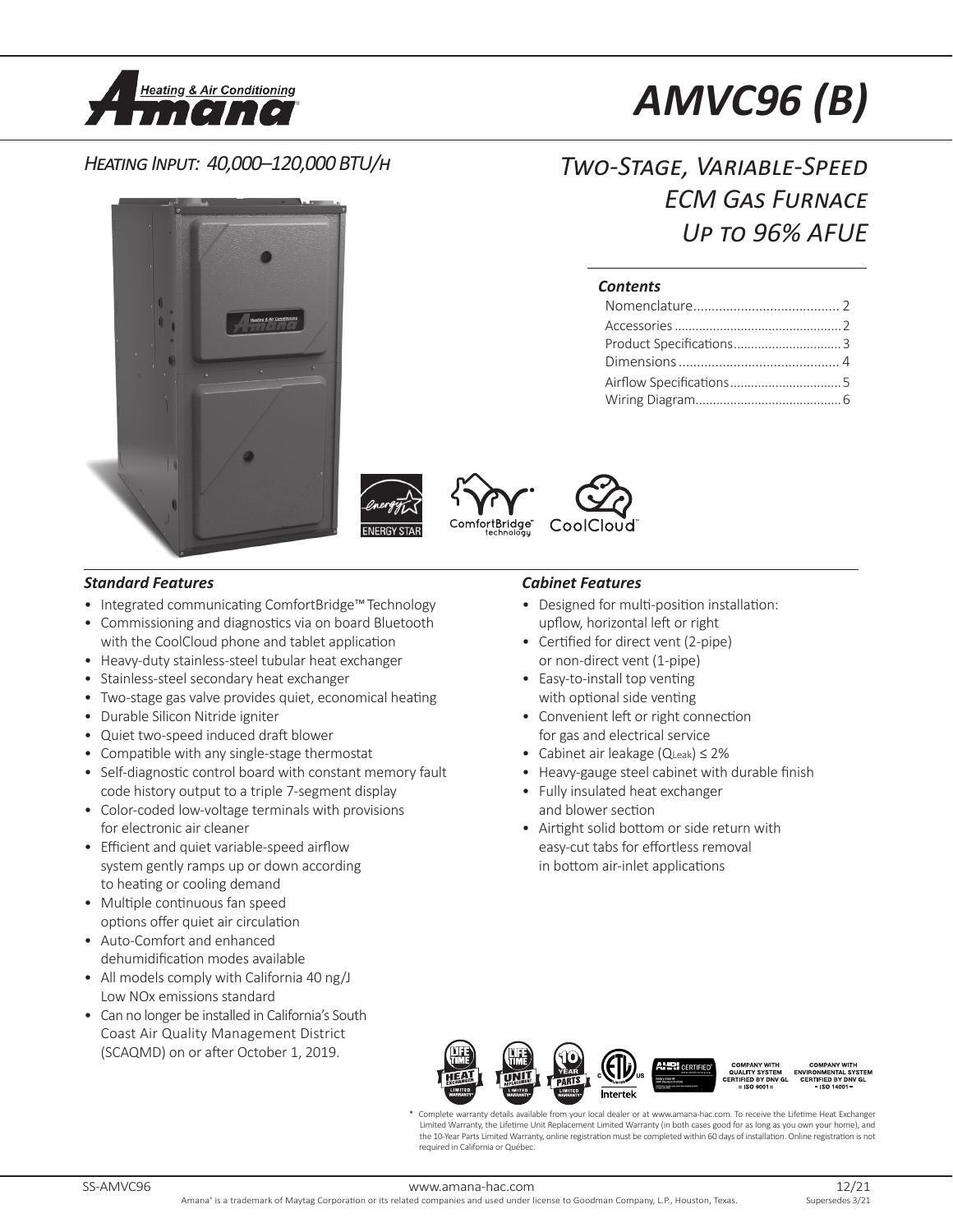|                                     | Α            | M              | $\mathsf{V}$ | c | 96  | 040   | 3  | B  | N          | $**$                |                                                              |
|-------------------------------------|--------------|----------------|--------------|---|-----|-------|----|----|------------|---------------------|--------------------------------------------------------------|
|                                     | $\mathbf{1}$ | $\overline{2}$ | 3            | 4 | 5,6 | 7,8,9 | 10 | 11 | 12         | 13,14               |                                                              |
| <b>BRAND</b>                        |              |                |              |   |     |       |    |    |            |                     | <b>ENGINEERING</b>                                           |
| A-Amana® Brand                      |              |                |              |   |     |       |    |    |            |                     | Major / Minor Revisions<br>* Not used for inventory control. |
| <b>CONFIGURATION</b>                |              |                |              |   |     |       |    |    |            |                     | <b>NO<sub>X</sub></b>                                        |
| M- Upflow/Horizontal                |              |                |              |   |     |       |    |    |            |                     | N-Low NOx                                                    |
| C- Downflow/Horizontal              |              |                |              |   |     |       |    |    |            |                     |                                                              |
|                                     |              |                |              |   |     |       |    |    |            |                     | <b>CABINET WIDTH</b>                                         |
| <b>MOTOR</b>                        |              |                |              |   |     |       |    |    |            | $B - 17\frac{1}{2}$ | $C - 21"$                                                    |
| V- Variable Speed ECM/ComfortBridge |              |                |              |   |     |       |    |    |            |                     | $D - 24\frac{1}{2}$ "                                        |
| E-Multi-Speed ECM                   |              |                |              |   |     |       |    |    |            |                     |                                                              |
| S- Single Speed                     |              |                |              |   |     |       |    |    |            |                     | <b>MAXIMUM CFM</b>                                           |
|                                     |              |                |              |   |     |       |    |    | 2-800 CFM  |                     | 4-1600 CFM                                                   |
| <b>GAS VALVE</b>                    |              |                |              |   |     |       |    |    | 3-1200 CFM |                     | 5-2000 CFM                                                   |
| M-Modulating                        |              |                |              |   |     |       |    |    |            |                     |                                                              |
| C-Two-Stage                         |              |                |              |   |     |       |    |    |            |                     | MBTU/H                                                       |
| S-Single Stage                      |              |                |              |   |     |       |    |    |            |                     | 040-40,000 BTU/h                                             |
|                                     |              |                |              |   |     |       |    |    |            |                     | 060-60,000 BTU/h                                             |
| <b>AFUE</b>                         |              |                |              |   |     |       |    |    |            |                     | 120-120,000 BTU/h                                            |
| 97-97% AFUE                         |              | 96- 96% AFUE   |              |   |     |       |    |    |            |                     |                                                              |
| 92- 92% AFUE                        |              |                |              |   |     |       |    |    |            |                     |                                                              |

# *Accessories*

| <b>MODEL</b>  | <b>DESCRIPTION</b>                                 | AMVC96<br>0403BNB | AMVC96<br>0603BNB | AMVC96<br><b>0803BNB</b> | AMVC96<br>0804CNB | AMVC96<br><b>1005CNB</b> | AMVC96<br>1005DNB | AMVC96<br><b>1205DNB</b> |
|---------------|----------------------------------------------------|-------------------|-------------------|--------------------------|-------------------|--------------------------|-------------------|--------------------------|
| 72950         | Concentric Vent Kit (2")                           | $\sqrt{ }$        | $\sqrt{ }$        |                          | M                 | $\sqrt{ }$               | $\sqrt{ }$        |                          |
| 72951         | Concentric Vent Kit (3")                           | $\sqrt{ }$        | $\sqrt{ }$        |                          | $\sqrt{}$         | $\sqrt{ }$               | $\sqrt{ }$        | $\sqrt{ }$               |
| RF000142      | Drain Kit Horizontal Left Vertical Flue            | $\sqrt{ }$        | $\sqrt{ }$        |                          | $\sqrt{}$         | $\sqrt{ }$               | $\sqrt{ }$        | $\sqrt{ }$               |
| EFR02         | External Filter Rack with 16"x25" Permanent Filter | $\sqrt{ }$        | $\sqrt{ }$        | $\sqrt{ }$               | $\sqrt{ }$        | $\sqrt{ }$               | $\sqrt{ }$        | $\sqrt{ }$               |
| 0170K00000S   | Flush Mount Vent Kit-3" or 2"                      | $\sqrt{ }$        | $\sqrt{ }$        |                          | λI                | $\sqrt{ }$               | $\sqrt{ }$        | $\sqrt{ }$               |
| 0170K00001S   | Flush Mount Vent Kit- 2"                           | $\sqrt{ }$        | $\sqrt{ }$        |                          | $\sqrt{}$         | $\sqrt{ }$               | $\sqrt{ }$        |                          |
| <b>HASFK</b>  | High-Altitude Natural Gas Kit                      | HASFK-1           | HASFK-1           | HASFK-1                  | HASFK-2           | HASFK-3                  | <b>TBD</b>        | HASFK-2                  |
| <b>HASFK</b>  | High-Altitude LP Gas Kit                           | HASFK-1           | HASFK-1           | HASFK-1                  | HASFK-2           | HASFK-2                  | <b>TBD</b>        | HASFK-2                  |
| 0270F05404    | Horizontal Drain Tubing Kit                        | $\sqrt{ }$        | $\sqrt{ }$        |                          |                   |                          | $\sqrt{ }$        | V                        |
| LPLP03        | Low LP Gas Pressure Switch                         | $\sqrt{ }$        | $\sqrt{ }$        |                          | $\sqrt{}$         | $\sqrt{ }$               | $\sqrt{ }$        | $\sqrt{ }$               |
| <b>LPM-08</b> | LP Conversion Kits                                 | $\sqrt{ }$        | $\sqrt{ }$        |                          | V                 | $\sqrt{ }$               | $\sqrt{ }$        | $\sqrt{ }$               |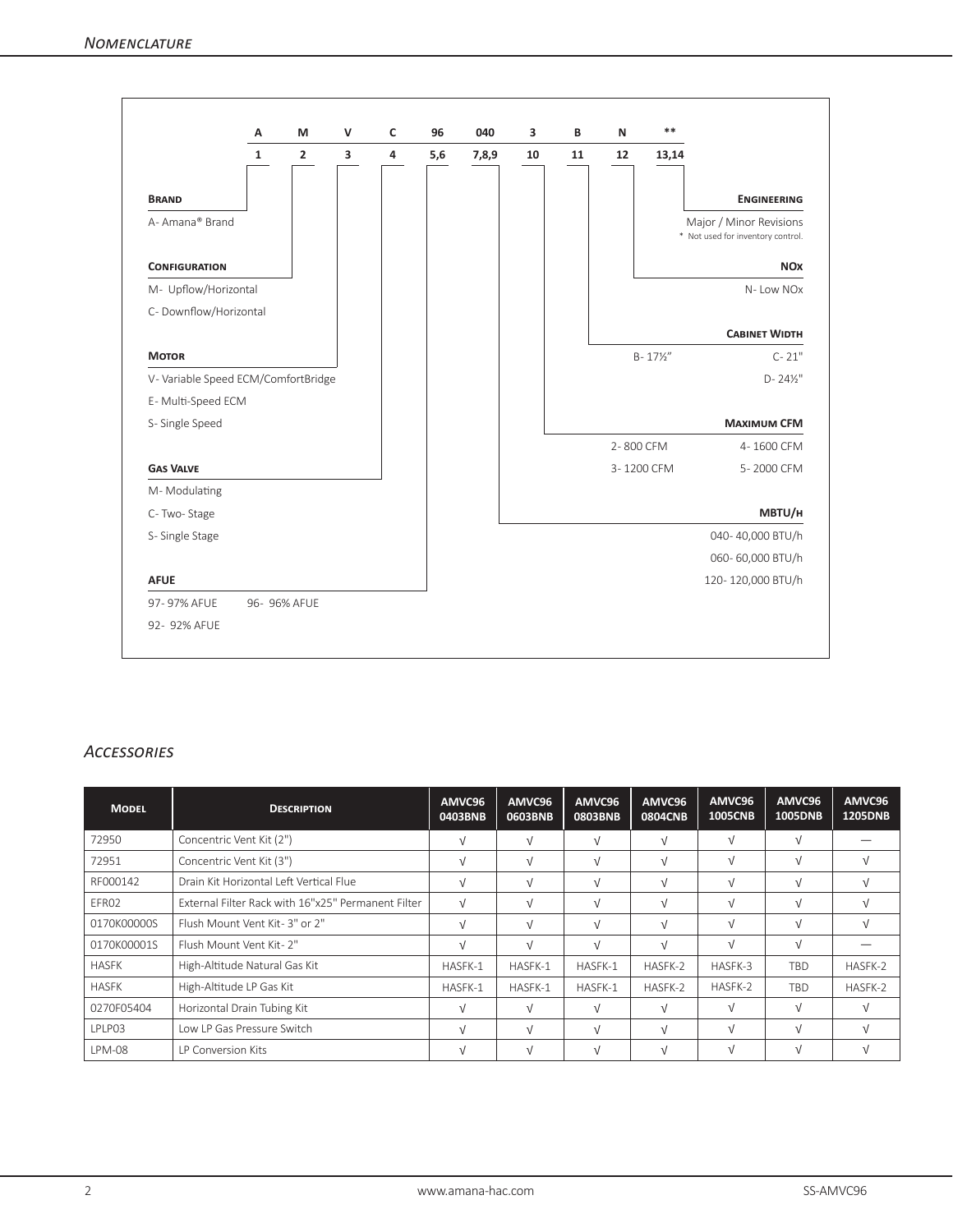|                                             | AMVC96<br>0403BNB | AMVC96<br>0603BNB | AMVC96<br><b>0803BNB</b> | AMVC96<br><b>0804CNB</b> | AMVC96<br><b>1005CNB</b> | AMVC96<br>1005DNB | AMVC96<br><b>1205DNB</b> |
|---------------------------------------------|-------------------|-------------------|--------------------------|--------------------------|--------------------------|-------------------|--------------------------|
| <b>HEATING DATA</b>                         |                   |                   |                          |                          |                          |                   |                          |
| High Fire Input <sup>1</sup>                | 40,000            | 60.000            | 80,000                   | 80,000                   | 100,000                  | 100,000           | 120,000                  |
| High Fire Output <sup>1</sup>               | 38,400            | 57.600            | 76.800                   | 76,800                   | 96.000                   | 96.000            | 115,200                  |
| Low-Fire Steady-State Input <sup>1</sup>    | 28,000            | 42.000            | 56.000                   | 56.000                   | 70,000                   | 70,000            | 84,000                   |
| Low-Fire Steady-State Output <sup>1</sup>   | 26.880            | 40.320            | 53.760                   | 53.760                   | 67,200                   | 67.200            | 80,640                   |
| AFUE <sup>2</sup>                           | 96                | 96                | 96                       | 96                       | 96                       | 96                | 96                       |
| Temperature Rise Range (°F)                 | $20 - 50$         | $35 - 65$         | $35 - 65$                | $25 - 55$                | $35 - 65$                | $30 - 60$         | $35 - 65$                |
| Vent Diameter <sup>3</sup>                  | $2" - 3"$         | $2" - 3"$         | $2" - 3"$                | $2" - 3"$                | $2" - 3"$                | $2" - 3"$         | $2" - 3"$                |
| NO. OF BURNERS                              | $\overline{2}$    | 3                 | 4                        | 4                        | 5.                       | 5                 | 6                        |
| <b>CIRCULATOR BLOWER</b>                    |                   |                   |                          |                          |                          |                   |                          |
| Available AC $\omega$ 0.5" ESP              | $1.5 - 3$         | $1.5 - 3$         | $1.5 - 3$                | $1.5 - 4$                | $2 - 5$                  | $2 - 5$           | $2 - 5$                  |
| Size $(D \times W)$                         | $10'' \times 8''$ | $11" \times 8"$   | $11" \times 8"$          | $11" \times 10"$         | $11" \times 10"$         | $11" \times 11"$  | $11" \times 11"$         |
| Horsepower @ 1075 RPM                       | $\frac{1}{2}$     | $\frac{1}{2}$     | $\frac{1}{2}$            | $\frac{3}{4}$            | $\mathbf{1}$             | $\mathbf{1}$      | $\mathbf{1}$             |
| Speed                                       | VS ECM            | VS ECM            | VS ECM                   | VS ECM                   | VS ECM                   | VS ECM            | VS ECM                   |
| <b>ELECTRICAL DATA</b>                      |                   |                   |                          |                          |                          |                   |                          |
| Min. Circuit Ampacity <sup>4</sup>          | 7.8               | 7.8               | 7.8                      | 10.6                     | 14.4                     | 14.4              | 14.4                     |
| Max. Overcurrent Device (amps) <sup>5</sup> | 15                | 15                | 15                       | 15                       | 20                       | 20                | 20                       |
| <b>SHIPPING WEIGHT (LBS)</b>                | 114               | 117               | 120                      | 141                      | 143                      | 153               | 156                      |

<sup>1</sup> Natural Gas BTU/h

<sup>2</sup> DOE AFUE based upon Isolated Combustion System (ICS)<sup>3</sup> Installer must supply one or two PVC pipes: one for comb

Minimum Circuit Ampacity = (1.25 x Circulator Blower Amps) + ID Blower amps. Wire size should be determined in accordance with National Electrical Codes. Extensive wire runs will require larger wire sizes.

<sup>5</sup> Maximum Overcurrent Protection Device refers to maximum recommended fuse or circuit breaker size. May use fuses or HACR-type circuit breakers of the same size as noted.

#### **Notes**

- All furnaces are manufactured for use on 115 VAC, 60 Hz, single-phase electrical supply.
- Gas Service Connection ½" FPT
- Important: Size fuses and wires properly and make electrical connections in accordance with the National Electrical Code and/or all existing local codes.
- For bottom return: Failure to unfold flanges may reduce airflow by up to 18%. This could result in performance and noise issues.
- For servicing or cleaning, a 24" front clearance is required. Unit connections (electrical, flue and drain) may necessitate greater clearances than the minimum clearances listed above. In all cases, accessibility clearance must take precedence over clearances from the enclosure where accessibility clearances are greater.

Installer must supply one or two PVC pipes: one for combustion air (optional) and one for the flue outlet (required). Vent pipe must be either 2" or 3" in diameter, depending upon furnace input, number of elbows, length of run and installation (1 or 2 pipes). The optional Combustion Air Pipe is dependent on installation/code requirements and must be 2" or 3" diameter PVC.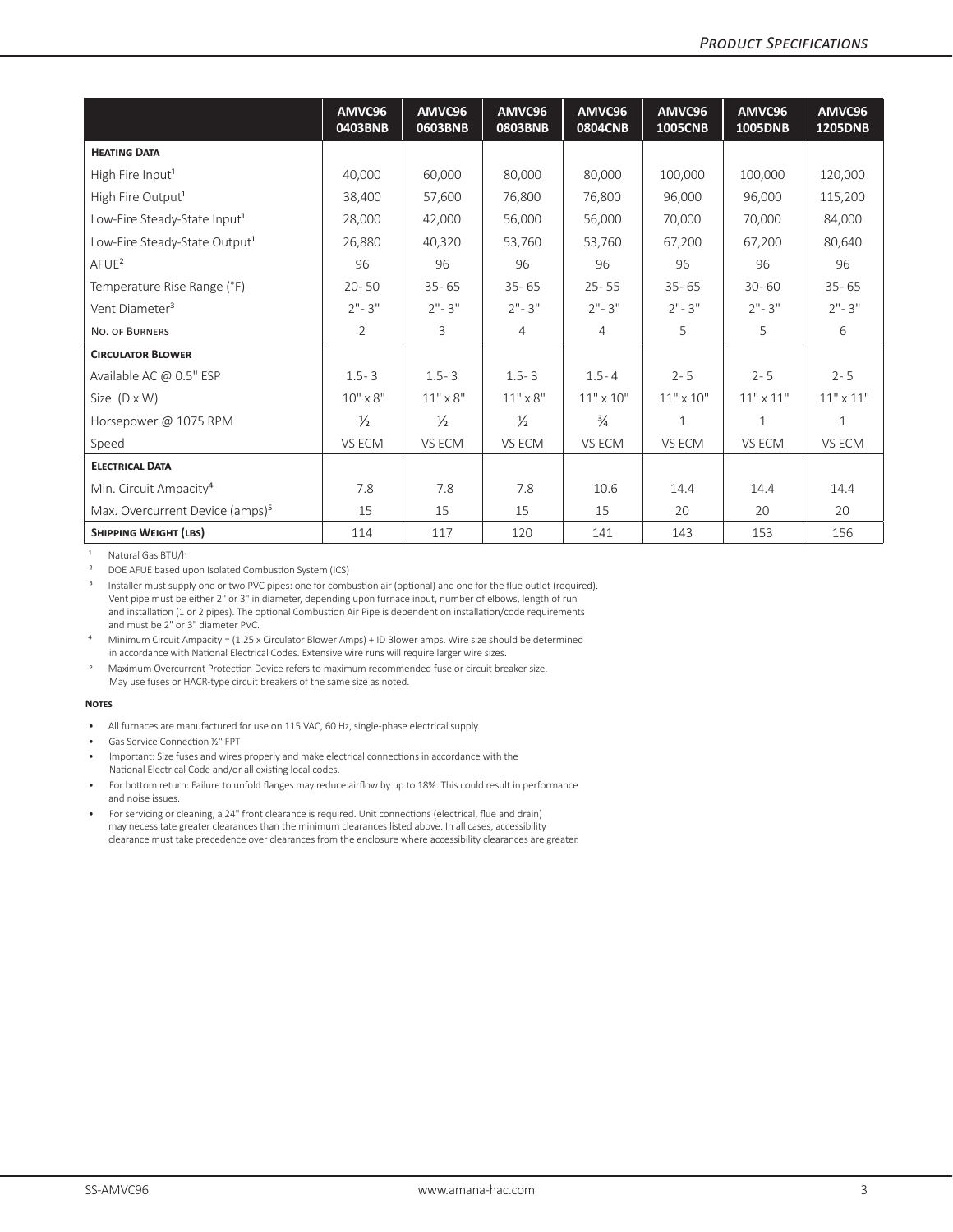

|               |                 | <b>AIR</b><br><b>DISCHARGE</b> |                   |          | <b>AIR</b><br><b>RETURN</b> |
|---------------|-----------------|--------------------------------|-------------------|----------|-----------------------------|
| <b>MODEL</b>  | A               | B                              | C                 | D        | E                           |
| AMVC960403BNB | $17\frac{1}{2}$ | 16"                            | $13\%$ "          | $12\%$ " | $13\%$ "                    |
| AMVC960603BNB | $17\frac{1}{2}$ | 16"                            | $13\%$ "          | $12\%$ " | $13\%$ "                    |
| AMVC960803BNB | $17\frac{1}{2}$ | 16"                            | $13\%$ "          | $12\%$ " | $13\%$ "                    |
| AMVC960804CNB | 21"             | $19\%$ "                       | $17\frac{3}{8}$ " | 16"      | $17\frac{1}{2}$             |
| AMVC961005CNB | 21"             | $19\%$ "                       | $17\frac{3}{8}$ " | 16"      | $17\frac{1}{2}$             |
| AMVC961005DNB | 24%             | 23"                            | $20\%$ "          | $19\%$ " | $20\%$ "                    |
| AMVC961205DNB | 24%             | 23"                            | $20\%$ "          | $19%$ "  | $20\%$ "                    |

## *Minimum Clearances to Combustible Materials*

| <b>POSITION</b>   | <b>SIDES</b> | <b>REAR</b> | <b>FRONT</b> | <b>BOTTOM</b> | <b>FLUE</b> | Тор |
|-------------------|--------------|-------------|--------------|---------------|-------------|-----|
| <b>UPFLOW</b>     | ∩"           | ωı          | ייכ          |               | $\bigcap$ " | 11  |
| <b>HORIZONTAL</b> | 6"           |             | ا 2          |               | 0"          | 6"  |

C = If placed on combustible floor, the floor MUST be wood ONLY.

# *Minimum Filter Sizes*

|                                      | AMVC96  | AMVC96                         | AMVC96  | AMVC96  | AMVC96         | AMVC96                                       | AMVC96         |
|--------------------------------------|---------|--------------------------------|---------|---------|----------------|----------------------------------------------|----------------|
|                                      | 0403BNB | 0603BNB                        | 0803BNB | 0804CNB | <b>1005CNB</b> | <b>1005DNB</b>                               | <b>1205DNB</b> |
| Filter Size (in <sup>2</sup> ) (Qty) |         | $(1)$ 16 x 25 (side or bottom) |         |         |                | $(1)$ 20 x 25 (bottom) or (2) 16 x 25 (side) |                |

Note: Other size filters of equal or greater dimensions may be used. Filters may also be centrally located.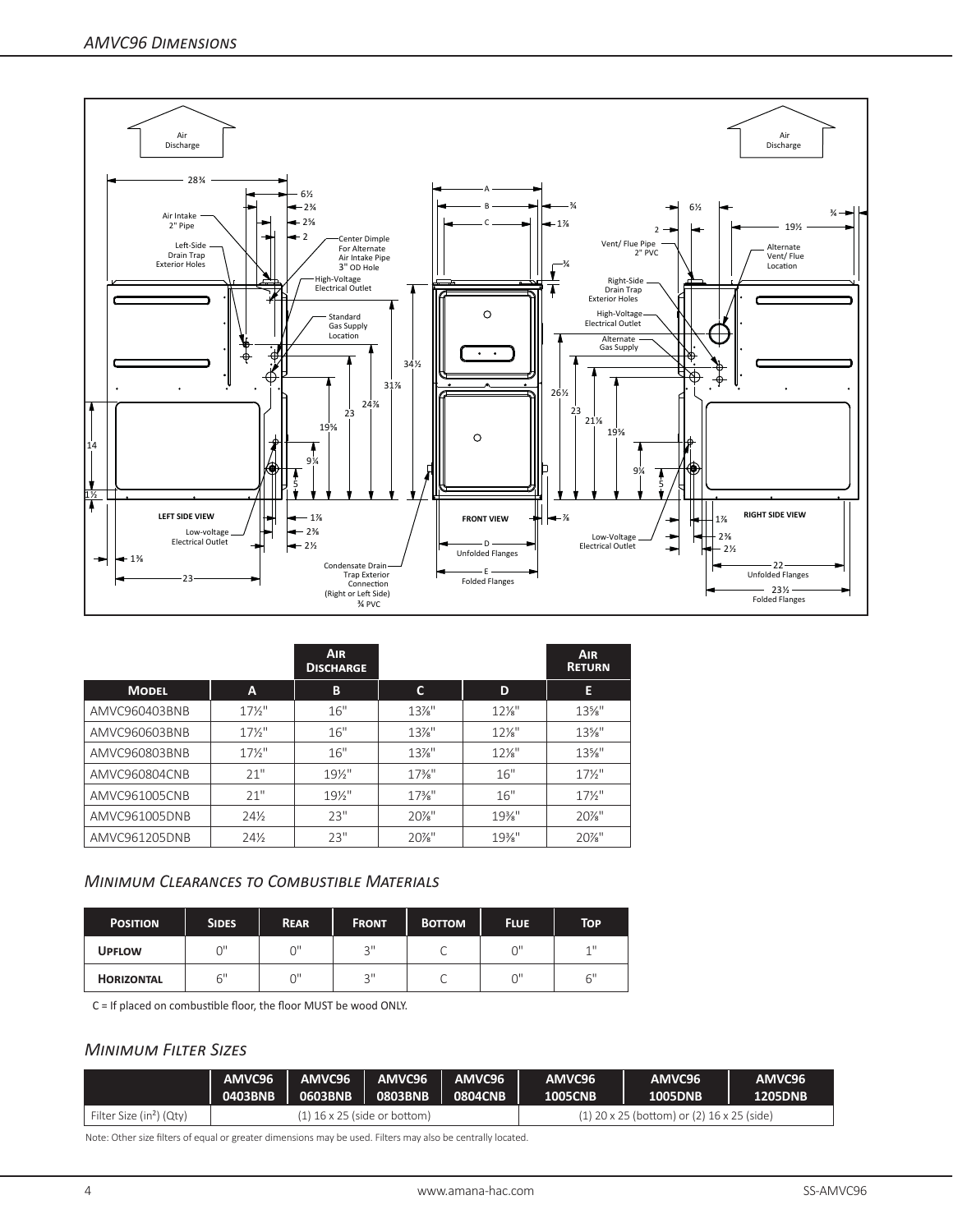| <b>MODEL/TEMP RISE RANGE</b><br>(MID RISE)                        | AMVC96<br>20-50 (35) | 0403BNB*    | AMVC96<br>35-65 (50) | 0603BNB*    | AMVC96<br>$35-65(50)$ | 0803BNB*    | AMVC96<br>25-55 (40) | 0804CNB*    | AMVC96<br>$35-65(50)$ | 1005CNB*    | AMVC96<br>1005DNB*<br>30-60 (45) |             | AMVC96<br>1205DNB*<br>35-65 (50) |             |
|-------------------------------------------------------------------|----------------------|-------------|----------------------|-------------|-----------------------|-------------|----------------------|-------------|-----------------------|-------------|----------------------------------|-------------|----------------------------------|-------------|
|                                                                   | <b>CFM</b>           | <b>RISE</b> | <b>CFM</b>           | <b>RISE</b> | <b>CFM</b>            | <b>RISE</b> | <b>CFM</b>           | <b>RISE</b> | <b>CFM</b>            | <b>RISE</b> | <b>CFM</b>                       | <b>RISE</b> | <b>CFM</b>                       | <b>RISE</b> |
| Recommended cfm for high heat /<br>expected temperature rise      | 1010                 | 35          | 1072                 | 50          | 1400                  | 50          | 1760                 | 40          | 1770                  | 50          | 1980                             | 45          | 2150                             | 50          |
| Lowest recommended cfm for hi heat /<br>expected temperature rise | 710                  | 50          | 820                  | 65          | 1090                  | 65          | 1300                 | 55          | 1360                  | 65          | 1480                             | 60          | 1650                             | 65          |
| Maximum cfm for hi heat / expected<br>temperature rise            | 1400                 | 25          | 1400                 | 38          | 1650                  | 43          | 1760                 | 40          | 2200                  | 40          | 2200                             | 40          | 2200                             | 48          |

NOTE: Low Heat CFM = High Heat CFM X .7. Low Heat Temperature Rise Is Expected to Equal High Heat Temparatue Rise ± 5% 0140F02402-A

#### **AMVC960403BNB\* Cooling Speed ( @ .1" - .8" w.c. ESP)**

| $\sim$      | .                 |                                |             | $\sim$ $-$<br>.   |                      |  |
|-------------|-------------------|--------------------------------|-------------|-------------------|----------------------|--|
| <b>TONS</b> | <b>HIGH-STAGE</b> | <b>LOW-STAGE</b><br><b>CFM</b> | <b>TONS</b> | <b>HIGH-STAGE</b> | LOW-ST<br><b>CFN</b> |  |
| 1.5         | 600               | 420                            | 1.5         | 600               | 420                  |  |
| 2           | 800               | 560                            |             | 800               | 560                  |  |
| 2.5         | 1,000             | 700                            | 2.5         | 1,000             | 700                  |  |
| 3           | 1,200             | 840                            | 3           | 1,200             | 840                  |  |
| <b>MAX</b>  | 1,400             |                                | <b>MAX</b>  | 1,400             |                      |  |

#### **AMVC960803BNB\* Cooling Speed ( @ .1" - .8" w.c. ESP)**

|             | ן עש הטויש סויים ועשן |                                |             | ן עש הטויש סויד בוישון |                       |
|-------------|-----------------------|--------------------------------|-------------|------------------------|-----------------------|
| <b>TONS</b> | <b>HIGH-STAGE</b>     | <b>LOW-STAGE</b><br><b>CFM</b> | <b>TONS</b> | <b>HIGH-STAGE</b>      | LOW-ST/<br><b>CFM</b> |
| 1.5         | 600                   | 420                            |             | 800                    | 560                   |
| 2           | 800                   | 560                            | 2.5         | 1,000                  | 700                   |
| 2.5         | 1,000                 | 700                            | 3           | 1,200                  | 840                   |
| 3           | 1,200                 | 840                            | 4           | 1,600                  | 1120                  |
| <b>MAX</b>  | 1,650                 |                                | <b>MAX</b>  | 1,760                  |                       |

#### **AMVC961005CNB\* Cooling Speed ( @ .1" - .8" w.c. ESP)**

|             | -- - - ۱<br>.     |                                | $\cdots$    |                   |                       |  |  |
|-------------|-------------------|--------------------------------|-------------|-------------------|-----------------------|--|--|
| <b>TONS</b> | <b>HIGH-STAGE</b> | <b>LOW-STAGE</b><br><b>CFM</b> | <b>TONS</b> | <b>HIGH-STAGE</b> | LOW-STA<br><b>CFM</b> |  |  |
| 2           | 800               | 560                            |             | 800               | 560                   |  |  |
| 3           | 1,200             | 840                            | 3           | 1,200             | 840                   |  |  |
| 4           | 1,600             | 1,120                          | 4           | 1,600             | 1,120                 |  |  |
| 5           | 2,000             | 1,400                          | 5           | 2,000             | 1,400                 |  |  |
| <b>MAX</b>  | 2,200             |                                | <b>MAX</b>  | 2,200             |                       |  |  |

#### **AMVC961205DNB\* Cooling Speed ( @ .1" - .8" w.c. ESP)**

| . .           |                   |                                |  |  |  |  |  |
|---------------|-------------------|--------------------------------|--|--|--|--|--|
| <b>TONS</b>   | <b>HIGH-STAGE</b> | <b>LOW-STAGE</b><br><b>CFM</b> |  |  |  |  |  |
| $\mathcal{P}$ | 800               | 560                            |  |  |  |  |  |
| 3             | 1,200             | 840                            |  |  |  |  |  |
|               | 1,600             | 1,120                          |  |  |  |  |  |
| 5             | 2,000             | 1,400                          |  |  |  |  |  |
| <b>MAX</b>    | 2,200             |                                |  |  |  |  |  |

All furnaces ship as high speed for cooling. Installer must adjust blower speed as needed. For most jobs, about 400 CFM per ton when cooling is desirable.

Do not operate above .5" w.c. ESP in heating mode. Operating CFM between .5" and .8" w.c. is tabulated for cooling purposes only.

#### **AMVC960603BNB\* Cooling Speed ( @ .1" - .8" w.c. ESP)**

| N-STAGE<br><b>CFM</b> | <b>TONS</b>   | <b>HIGH-STAGE</b> | <b>LOW-STAGE</b><br><b>CFM</b> |
|-----------------------|---------------|-------------------|--------------------------------|
| 420                   | 1.5           | 600               | 420                            |
| 560                   | $\mathcal{P}$ | 800               | 560                            |
| 700                   | 2.5           | 1,000             | 700                            |
| 840                   | 3             | 1,200             | 840                            |
|                       | <b>MAX</b>    | 1,400             |                                |

#### **AMVC960804CNB\* Cooling Speed**

**( @ .1" - .8" w.c. ESP)**

| N-STAGE<br><b>CFM</b> | <b>TONS</b> | <b>HIGH-STAGE</b> | <b>LOW-STAGE</b><br><b>CFM</b> |
|-----------------------|-------------|-------------------|--------------------------------|
| 420                   |             | 800               | 560                            |
| 560                   | 2.5         | 1,000             | 700                            |
| 700                   | 3           | 1,200             | 840                            |
| 840                   | 4           | 1,600             | 1120                           |
|                       | <b>MAX</b>  | 1 760             |                                |

#### **AMVC961005DNB\* Cooling Speed ( @ .1" - .8" w.c. ESP)**

| N-STAGE<br><b>CFM</b> | <b>TONS</b>   | <b>HIGH-STAGE</b> | <b>LOW-STAGE</b><br><b>CFM</b> |
|-----------------------|---------------|-------------------|--------------------------------|
| 560                   | $\mathcal{P}$ | 800               | 560                            |
| 840                   | 3             | 1,200             | 840                            |
| l,120                 | 4             | 1,600             | 1,120                          |
| 1,400                 | 5             | 2,000             | 1,400                          |
|                       | <b>MAX</b>    | 2,200             |                                |